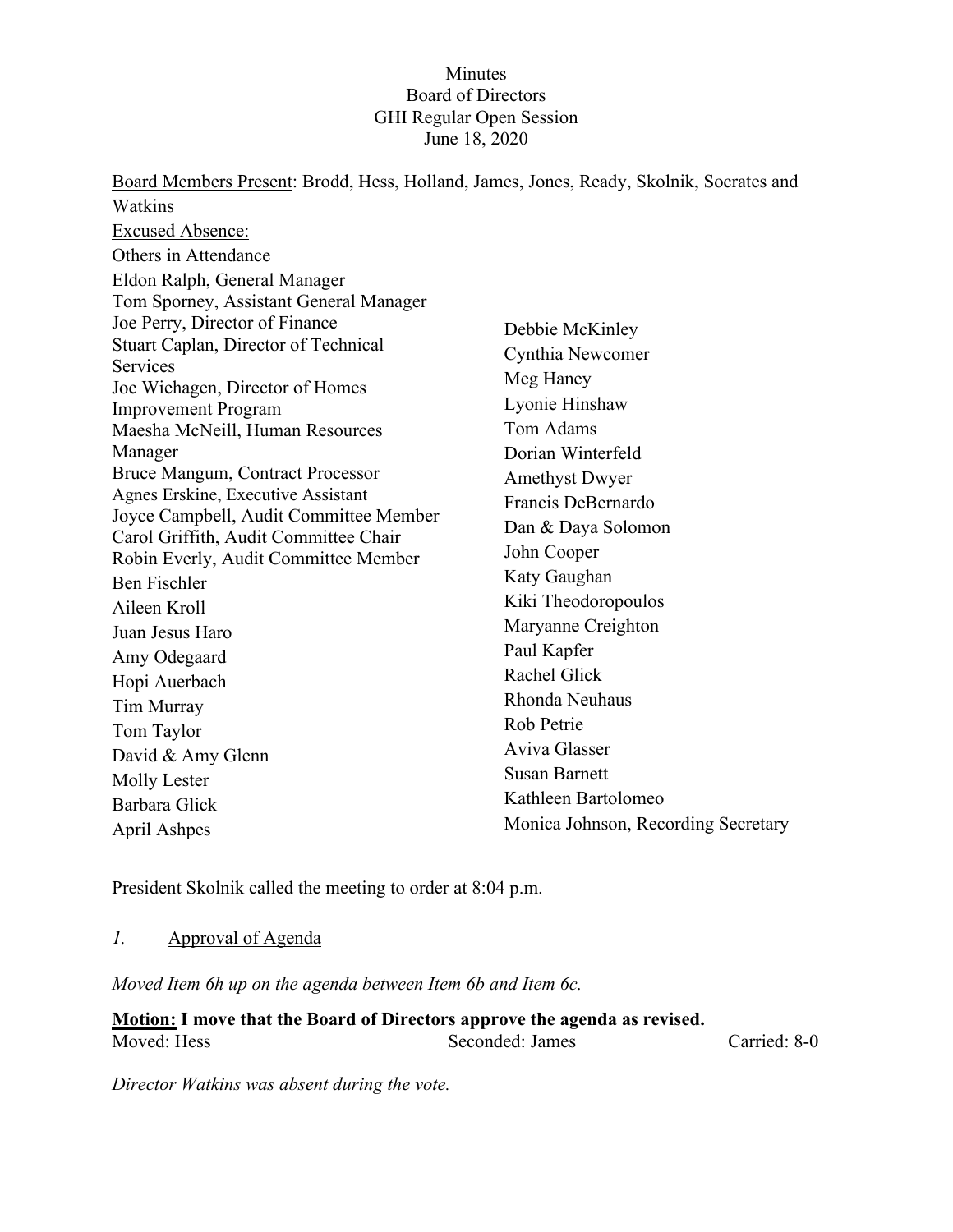2. Announcement of an Executive Session Meetings

2a. Announcement of an Executive Session Meeting held on June 4, 2020

GHI's Board of Directors held an Executive Session on June 4, 2020 via videoconference, with Board members Stefan Brodd, Chuck Hess, Stephen Holland, Ed James, Bill Jones, Sue Ready, Steve Skolnik, Anna Socrates, Tami Watkins and Audit Committee members Joyce Campbell, Robin Everly, and Carol Griffith participating from remote locations.

The following motion to call this meeting was made during a prior open meeting on June 4, 2020 and approved by Board members Stefan Brodd, Chuck Hess, Stephen Holland, Ed James, Bill Jones, Sue Ready, Steve Skolnik, Anna Socrates and Tami Watkins.

**Motion: I move that the Board of Directors hold an Executive Session meeting after this Open Session Meeting is adjourned, to discuss the following agenda items, as authorized by the pertinent sub-paragraphs of the Maryland Cooperative Housing Act § 5-6B-19 (e)(1).** 

| Agenda item                                                                                                                                                                                                                                                                                                                                                                                                                                                       | Sub-paragraph of    |
|-------------------------------------------------------------------------------------------------------------------------------------------------------------------------------------------------------------------------------------------------------------------------------------------------------------------------------------------------------------------------------------------------------------------------------------------------------------------|---------------------|
|                                                                                                                                                                                                                                                                                                                                                                                                                                                                   | $\S$ 5-6B-19 (e)(1) |
| Approve Minutes of Executive Session Meeting Held on May 7,<br>a.<br>2020                                                                                                                                                                                                                                                                                                                                                                                         | (vii)               |
| <b>b.</b> Member Financial Matters                                                                                                                                                                                                                                                                                                                                                                                                                                | (viii)              |
| Request by a Prospective Member for an Exception to GHI's<br>$c_{\cdot}$<br><b>Membership Selection Criteria Policy</b>                                                                                                                                                                                                                                                                                                                                           | (iv)                |
| d. Proposed Assignment of the Membership Interest in a Member's<br><b>Unit to GHI</b>                                                                                                                                                                                                                                                                                                                                                                             | (iv)                |
| <b>Consider Approval of the following Contracts:</b><br>e.<br>Contracts for Pre-sale Repairs to Two GHI Units -2 <sup>nd</sup> reading<br><b>Contract for 2020 Underground Utility Repairs and Drainage</b><br><b>Improvements - 1st reading</b><br>• Contract for Installation of Access Control System at the<br><b>Administration Building -1st reading</b><br><b>Contract for a Comparative Review of Staff Salaries and</b><br><b>Benefits - 1st reading</b> | (vi)                |
| f.<br><b>Complaint Matters</b>                                                                                                                                                                                                                                                                                                                                                                                                                                    | (iv)                |

The Board approved the following contracts during the meeting:

a) A contract with Gilbert General Contractors to undertake pre-sale repairs to a unit assigned to GHI, for the contractor's bid cost of \$21,000, plus 10% for contingencies, for a total not to exceed \$23,100.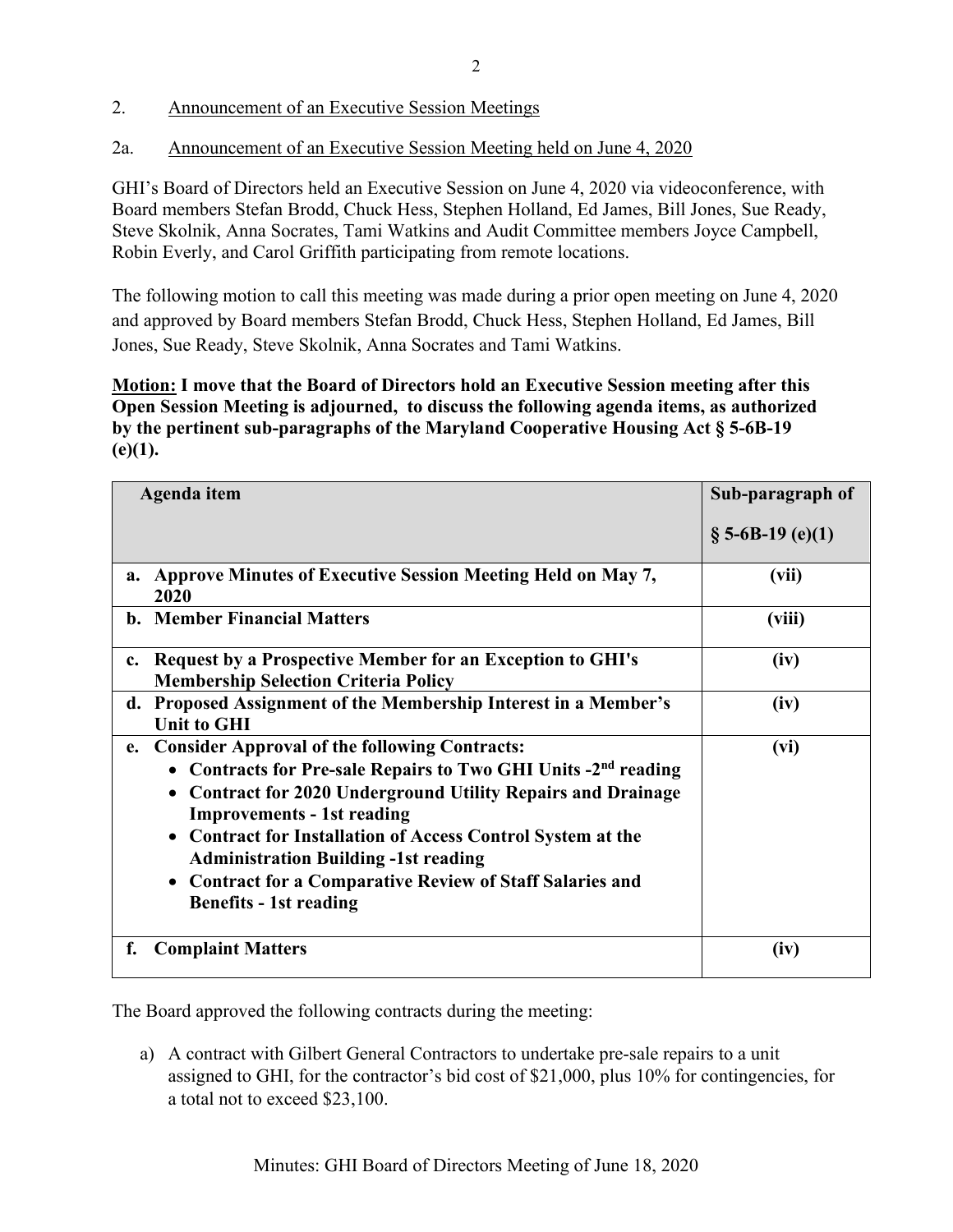b) A contract with Gilbert General Contractors to undertake pre-sale repairs to a unit assigned to GHI, for the contractor's bid cost of \$17,500, plus 10% for contingencies, for a total not to exceed \$19,250.

The meeting began at 7:07 p.m., recessed at 7:49 p.m., resumed at 10:25 p.m. and adjourned at 10:52 p.m.

### 2b. Announcement of an Executive Session Meeting held on June 18, 2020

GHI's Board of Directors held an Executive Session this evening via videoconference, with Board members Stefan Brodd, Chuck Hess, Stephen Holland, Ed James, Steve Skolnik and Audit Committee members Joyce Campbell, Robin Everly, and Carol Griffith participating from remote locations.

The following motion to call this meeting was made during a prior open meeting earlier this evening and approved by Board members Brodd, Hess, Holland, James and Skolnik.

**Motion: I move that the Board of Directors hold an Executive Session meeting after this Open Session Meeting is adjourned, to discuss the following agenda items, as authorized by the pertinent sub-paragraphs of the Maryland Cooperative Housing Act § 5-6B-19 (e)(1).** 

| Agenda item                                                                                                                                                                                                                                                                                                                                                                                                                                                                                      | Sub-paragraph of    |
|--------------------------------------------------------------------------------------------------------------------------------------------------------------------------------------------------------------------------------------------------------------------------------------------------------------------------------------------------------------------------------------------------------------------------------------------------------------------------------------------------|---------------------|
|                                                                                                                                                                                                                                                                                                                                                                                                                                                                                                  | $\S$ 5-6B-19 (e)(1) |
| a. Approve Minutes of Executive Session Meeting Held on May<br>21, 2020                                                                                                                                                                                                                                                                                                                                                                                                                          | (vii)               |
| b. Request by Member to Defer Co-op Fees Until Their Unit is<br><b>Sold</b>                                                                                                                                                                                                                                                                                                                                                                                                                      | (viii)              |
| <b>Request by Member for a Rental Permit Extension</b><br>$c_{\cdot}$                                                                                                                                                                                                                                                                                                                                                                                                                            | (iv)                |
| d. Member Financial Matters                                                                                                                                                                                                                                                                                                                                                                                                                                                                      | (viii)              |
| <b>Consider Approval of the following Contracts:</b><br>e.<br><b>Contract for 2020 Underground Utility Repairs and Drainage</b><br>Improvements – 2nd reading<br><b>Contract for Installation of Access Control System for Doors</b><br>and Gates at the Administration Building -2nd reading<br><b>Contract for a Comparative Review of Staff Salaries and</b><br>Benefits $-2nd$ reading<br>Contract for Replacement of the HVAC System for the<br><b>Administration Building -1st reading</b> | (vi)                |

The Board approved the following contracts during the meeting: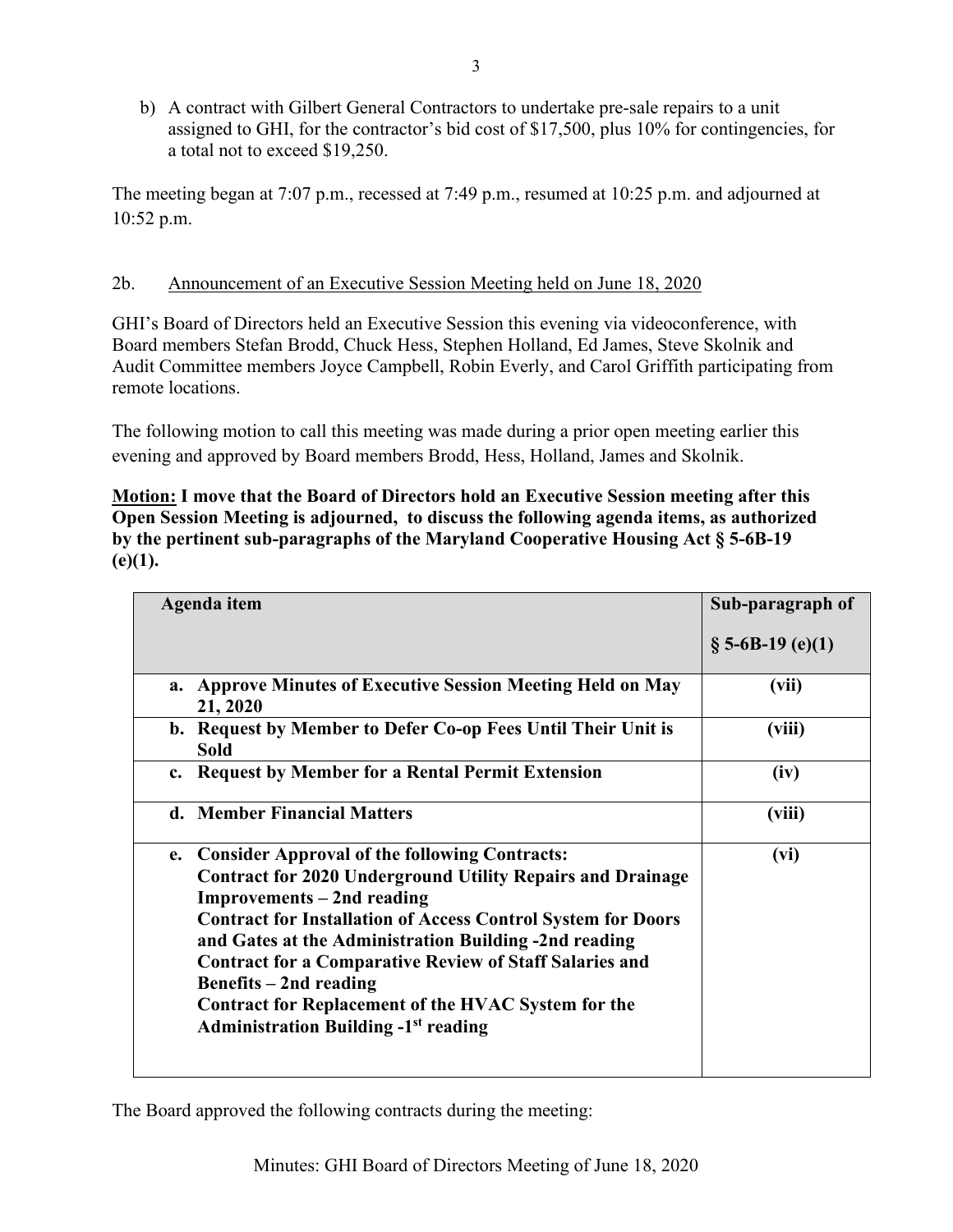- c) A contract with Old Line Construction for underground utility repairs and drainage improvement work at seventeen sites, at its bid of \$243,500, plus 10% for contingencies, for a total not to exceed \$267,850.
- d) A contract with Petitbon Alarm Company to install new Access Control and Intrusion Detection Systems with Honeywell operating system software for the Administrative Building Complex, at the contractor's bid of \$80,066.50, plus 10% for contingencies, for a total not to exceed \$88,073.
- e) A contract with Compensation GPS to undertake a total compensation market survey for the bid cost of \$14,500, plus 10% for contingencies, for a total not to exceed \$15, 950.

The meeting began at 7:03 p.m. and adjourned at 7:46 p.m.

#### 3. Visitors and Members (Comment Period)

*None.*

#### 4. Approval of Membership Applications

# **Motion: I move that the Board of Directors approve the following persons into the cooperative and membership be afforded them at the time of settlement.**

- **Tosin Ogunbamise, Sole Owner;**
- **Stacey L. Graves, Sole Owner;**
- **Trudi J. Renwick, Sole Owner;**
- **Caroline Soter, Sole Owner;**
- **Corrina L. Sowden, Sole Owner.**

Moved: James Seconded: Hess Carried: 8-0

### 5. Committees and Homes Improvement Program Reports

### **Homes Improvement Program:** Wiehagen reported:

Attic improvements will start June 29<sup>th</sup>. Windows, Siding and Doors will start in July.

**Legislative and Government Affairs**: Socrates reported that the Committee will meet in July, but not August.

**Member Outreach Committee**: Brodd reported that the MOC distributed welcome bags to 75 New Members and invited them to join in on the Virtual New Member Social that will be held on July 8 at 7pm.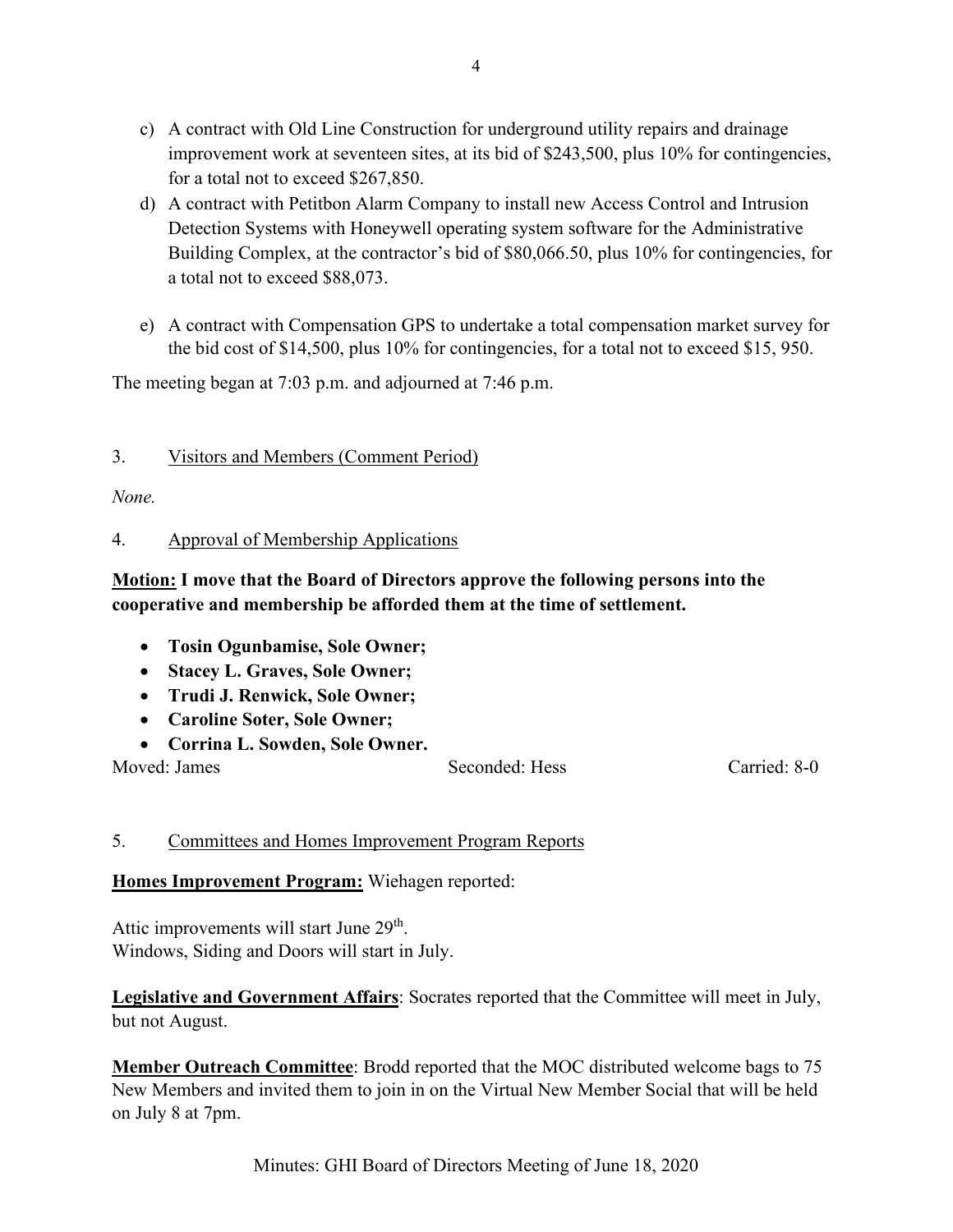**Investment Committee**: Hess reported that the Committee would be asking for a motion to seek help from LGAC on changes to the statute.

**Finance Committee:** Hess reported that the Finance Committee went over the financials.

**Sustainability Subcommittee**: James reported that a proposal will be presented tonight

**Woodlands Committee**: James reported that the Committee is doing a recruitment program and is seeking help from the Member Outreach Committee.

**Bicycle Committee**: Watkins reported that the Committee discussed the idea of bicycle repair stations; acquired bike bells to give away during special events; virtual bike ride competition.

**Companion Animal Committee**: Skolnik reported that the Committee suspended most of their activities due to the COVID-19 and is continuing to work on the GHI Companion Animal Manual.

## 6. For Action or Discussion

*Director Watkins rejoined the meeting.*

6a. Approve Minutes of the Special Open Session Meeting Held on May 21, 2020

## **Motion: I move that the Board of Directors approve the minutes of the Special Open Session Meeting that was held on May 21, 2020 as presented.** Moved: James Seconded: Hess Carried: 9-0

6b. Approve Minutes of the Regular Open Session Meeting Held on May 21, 2020

**Motion: I move that the Board of Directors approve the minutes of the Regular Open Session Meeting that was held on May 21, 2020 as presented** Moved: James Seconded: Hess Carried: 9-0

*Moved ahead to Item 6h.*

6c. Review 2020 First Quarter Financial Statements

Perry, GHI's Finance Director, presented the GHI's 2020 1<sup>st</sup> quarter financial statements and answered questions from the Board.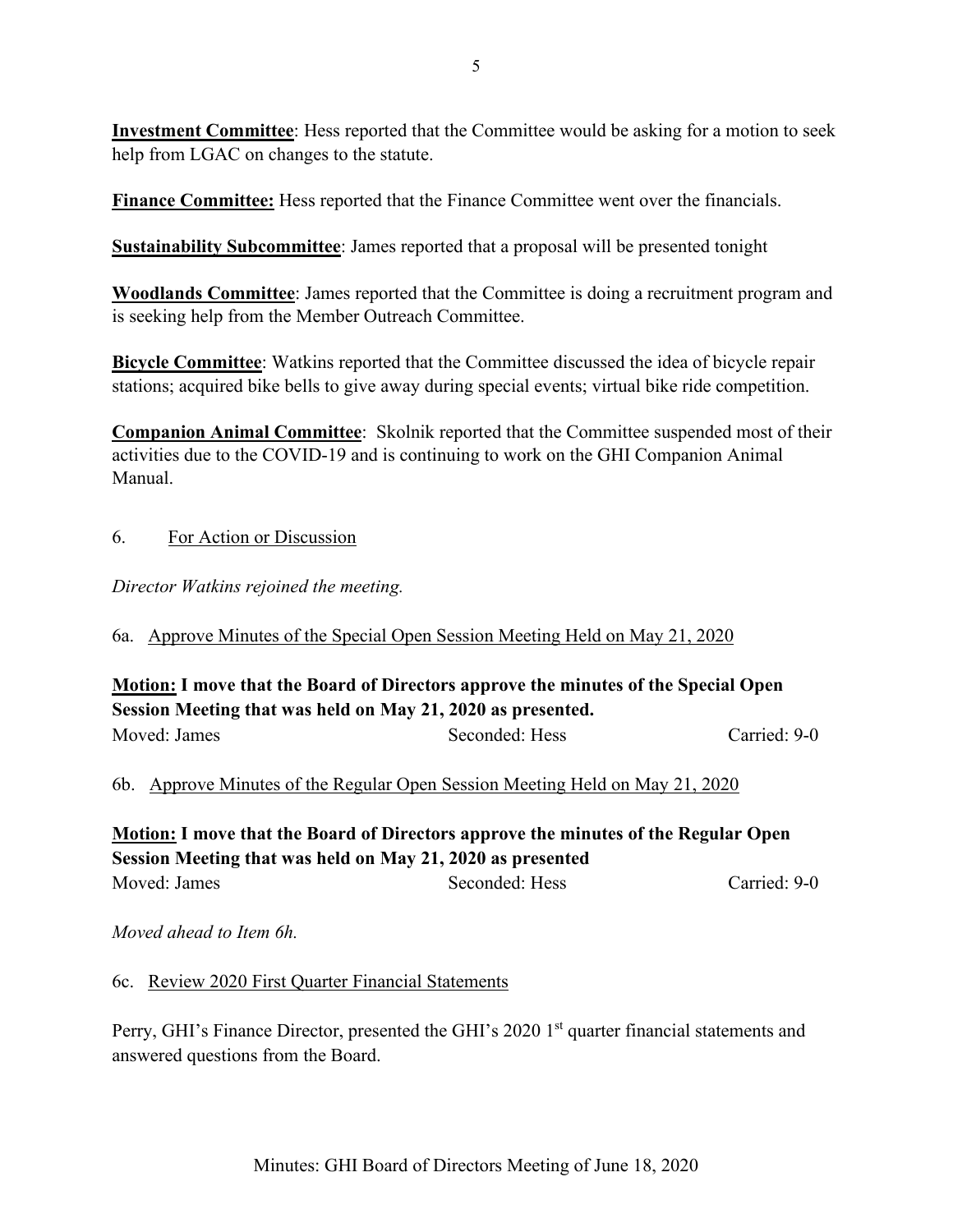#### 6d. Legislative and Government Affairs Committee Report for 2019

Attachment #6 is a report from the Legislative and Government Affairs Committee, regarding the committee's activities during 2019.

# **Motion: I move that the Board of Directors accept the report from the Legislative and Government Affairs Committee, regarding its activities during 2019-2020.**

Moved: Hess Seconded: Socrates Carried: 9-0

# 6e. Succession Planning Task Force's Report re: A Succession Policy and Emergency Back-up Plan for the General Manager Position

GHI Board of Directors established a Succession Planning Task Force comprised of members Tom Adams & Amy Odegaard (co-chairs), Frank DeBernardo, Chuck Hess, Stephen Holland, and Tim Murray to review approaches to leader continuity and succession planning for organizations like GHI, and recommend policies and possible actions to reduce risks during leader transitions and increase mission sustainability, resiliency and adaptability of GHI over the long term.

The Task Force is now presenting a report to the Board on two of three deliverables: a Succession Policy to guide the Board in hiring a successor to the current General Manager when he retires and an Emergency Backup Plan to protect the organization by providing for stable leadership in the event of an unplanned absence of the General Manager and/or senior staff. The following documents are attached:

- Attachment #7a: A cover note from the Task Force about its report.
- Attachment #7b: A Succession and Transition timeline overview.
- Attachment #7c: An Emergency Backup Plan for the General Manager position.
- Attachment #7d: A summary of first and second backups for senior staff positions.
- Attachment #7e: A Succession Policy for the General Manager position.

Mr. Tom Adams attended the meeting and presented the task force's report.

### *By Consensus: To defer and send back to the Succession Planning Task Force.*

## 6f. Formulate GHI's Final Comments re: NCOZ Neighborhood Study Report and Draft NCOZ Development Standards for Greenbelt

P.G. County's Planning Department is undertaking a comprehensive re-write of the Zoning Ordinance and Subdivision Regulations. The goal is to transform the current zoning code into a more user-friendly zoning ordinance for the county. A Neighborhood Conservation Overlay Zone (NCOZ) has been proposed for the part of Greenbelt that was designated a National Historic Landmark in 1997.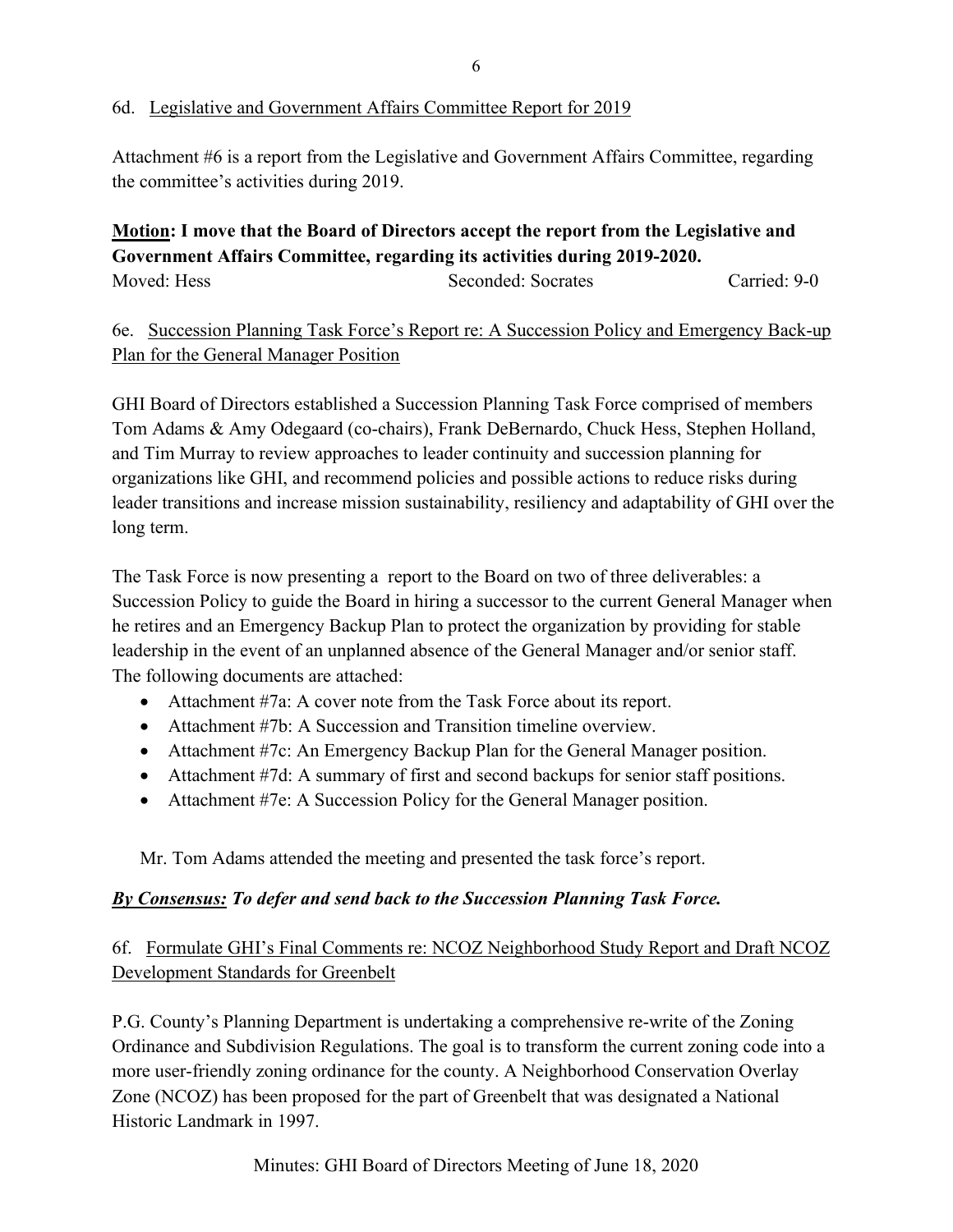In March 2020, the Maryland National Capital Parks and Planning Commission (MNCPPC) published the following two documents:

- NCOZ Neighborhood Study Report.
- Draft NCOZ Development Standards for Greenbelt.

The City of Greenbelt and the MNCPPC would like to receive GHI's comments on the two documents by June 30, 2020.

During a joint work session on June 8, 2020, the Board of Directors and Zoning Task Force further discussed GHI's position regarding the two documents, while considering revisions that the Zoning Task Force previously recommended, comments from GHI's Attorney Lawrence Taub and the Greenbelt Advisory Planning Board's report to the Greenbelt City Council regarding the draft NCOZ standards.

Vice President Stefan Brodd revised attachment #8a, which is the draft Greenbelt NCOZ Development Standards document, to include comments that emanated from the June 8<sup>th</sup> work session. Mr. Brodd suggests that in addition to the NCOZ standards, the Board should consider two important issues arising from the Neighborhood Study i.e. State law interpretation as disputed by Mr. Taub; and calculation of percentage of developed land that does not meet the current requirement for establishment of an NCOZ.

In addition to attachment #8a, the following attachments are provided to aid the Board in its deliberations:

- Attachment #8b: Draft Greenbelt NCOZ Development Standards released by MNCPPC.
- Attachment #8c: Greenbelt NCOZ Study Report released by MNCPPC.
- Attachment #8d: Zoning Task Force comments regarding the Greenbelt NCOZ Study Report.
- Attachment #8e: The following documents that were received from Attorney Taub:
	- − Response to Zoning Task Force's initial comments about the draft NCOZ Standards
	- − Interpretation of State law referenced in the Greenbelt NCOZ Study Report.
	- − Proposal that a Local Design Review Committee be considered.
	- − Recommended language to advocate for establishment of a Local Design Review Committee.

This item is on the agenda for the Board to formulate final comments regarding the Neighborhood Study Report and Draft NCOZ Standards.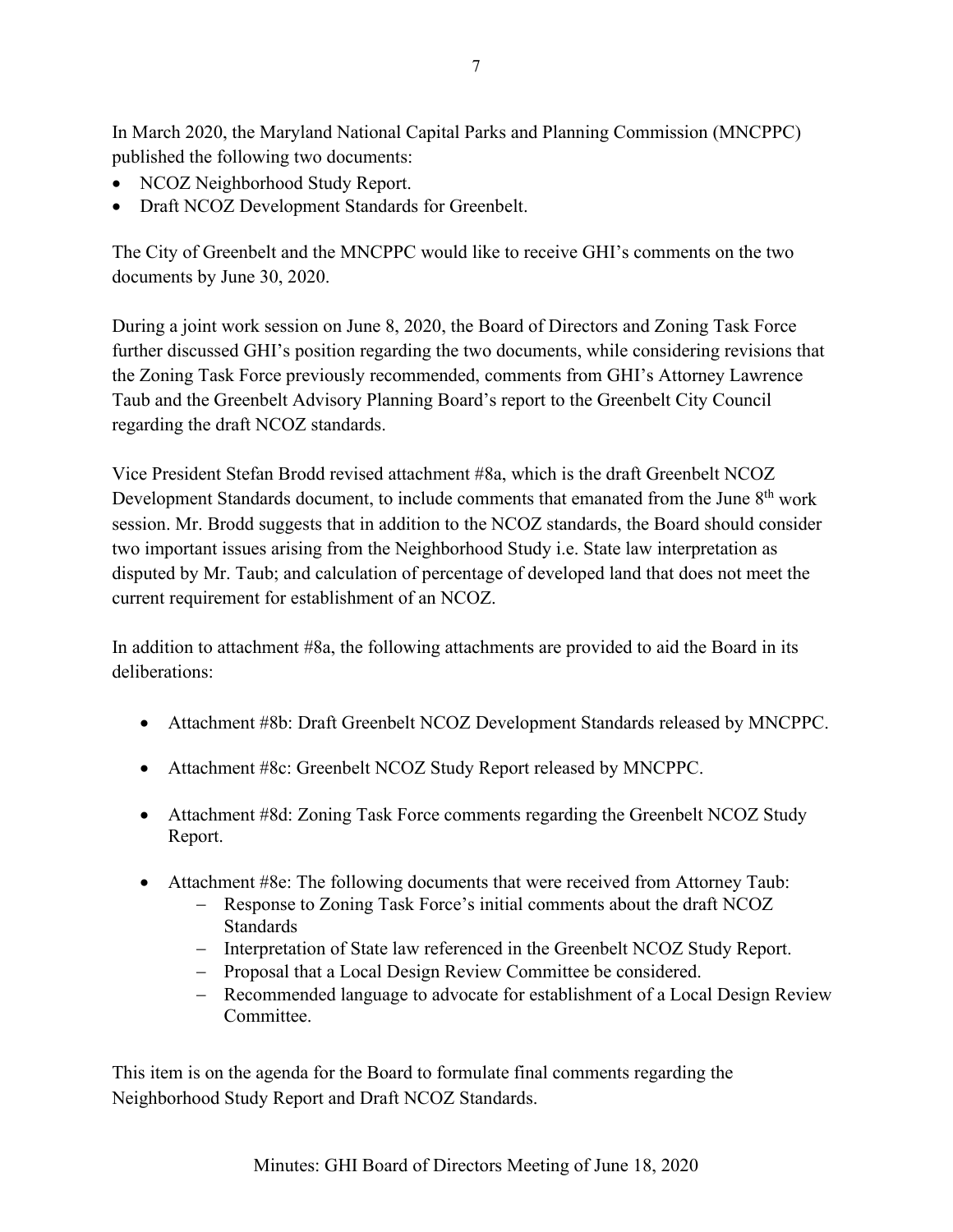| <b>Motion:</b> To extend the meeting by 20 minutes. |                |              |  |  |
|-----------------------------------------------------|----------------|--------------|--|--|
| Moved: Brodd                                        | Seconded: Hess | Carried: 9-0 |  |  |

**Motion: I move that the Board of Directors direct Board members Skolnik, Brodd and Socrates, to complete a memorandum, expressing GHI's comments on the Neighborhood Study and Draft NCOZ Standards. Further, I move that the Board authorize the Board President to finalize and submit the memorandum to the City of Greenbelt and MNCPPC by June 30, 2020.**

Moved: Hess Seconded: Brodd Carried: 9-0

## 6g. Request that GHI Partner with the City of Greenbelt to Apply for a USDA Community Compost and Food Waste Reduction Grant

On June 4, 2020, GHI members Beth LeaMond, Ben Fischler, Luisa Robles, Lore Rosenthal and Susan Barnett encouraged the Board to consider partnering with the City of Greenbelt to apply for a USDA Community Compost and Food Waste Reduction Grant. The City of Greenbelt's Advisory Committee on Environmental Sustainability (Green ACES) is pursuing this grant opportunity to put in 3 or 4 community compost sites around the City of Greenbelt. Greenbelt's Department of Public Works has agreed to be the grant applicant; but is looking for partners. The due date for the grant application is June 26, 2020.

The proposal regarding GHI's participation, involves installation of a low tech enclosed Ridan composter on GHI property near the Administration Building, that does not have issues that open air compost methods have. This 2-year pilot project would be an opportunity for GHI members to drop off their food scraps, without needing to process the compost themselves. An advantage for GHI is that this project would use wood chips for composting.

The Board directed the Sustainability Sub-Committee of the Buildings Committee to meet with the members who informed the Board about the grant opportunity, to discuss details of the composting project including but not limited to the following items:

- a) Size of the composter, space required and where it should be installed?
- b) Who will the administer the operation of the composter?
- c) Controls for limiting pests and odors.
- d) Frequency of access to the composter that is required to deposit food waste and collect compost.
- e) Pros and cons of installing the composter.

The Sustainability Subcommittee met on June 8, 2020 as requested, prepared the report in attachment #9 and passed the following motion unanimously:

*I move that [the Sustainability Subcommittee] recommend the GHI Board formally accept the City's offer to partner with the Department of Public Works in applying for the Composting Grant, and that should their application be successful, that the membership be invited to participate in the 2-year pilot project as outlined by the members bringing this opportunity forward.*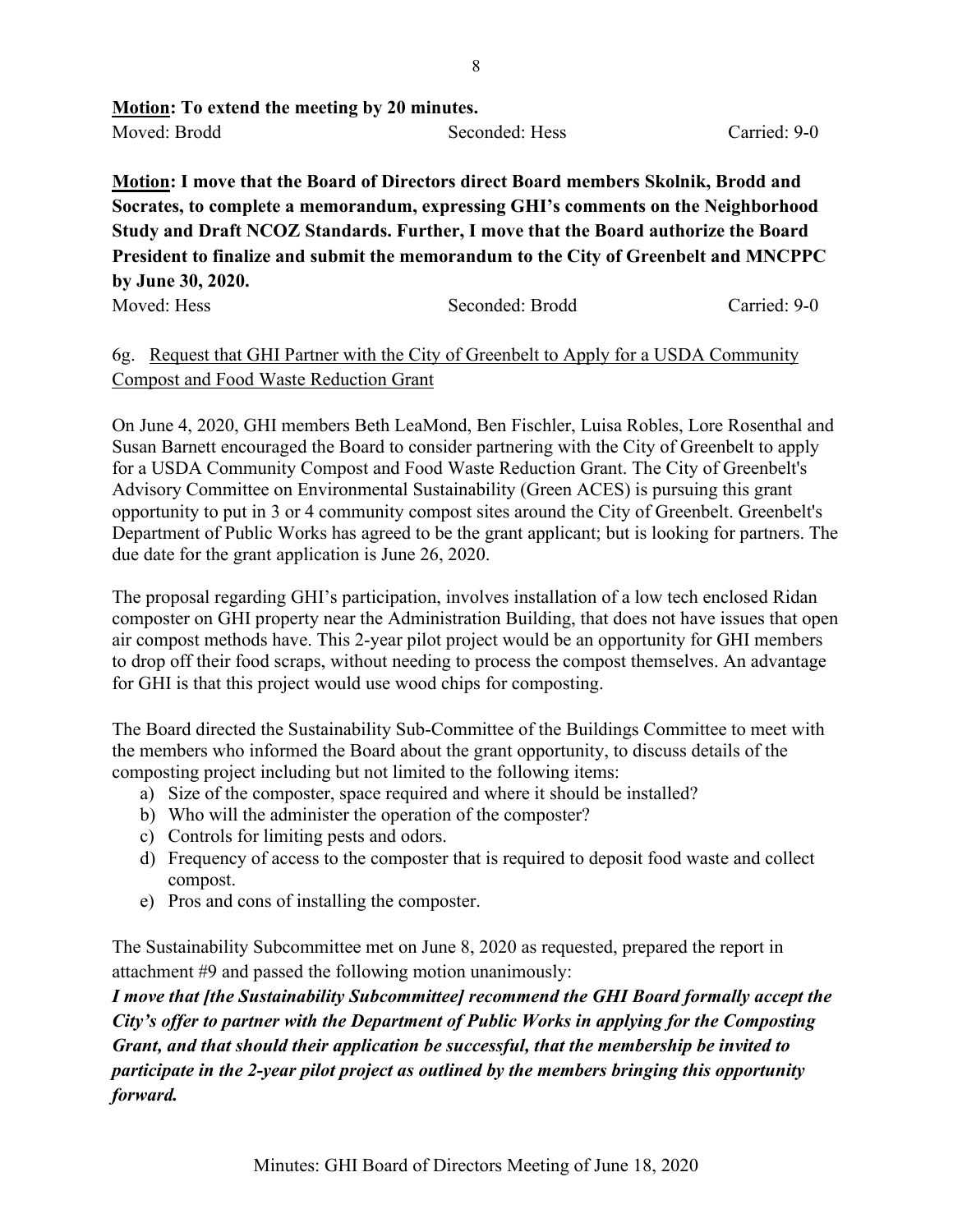Ben Fischler informed the GHI Manager that on June 22<sup>nd</sup>, the Greenbelt City Council will consider whether the City should apply for the grant. If the Board decides that GHI should partner with the City to apply for the grant, a letter of support should be sent to the City of Greenbelt by June 22<sup>nd</sup>.

**Motion: I move that the Board of Directors direct the GHI Manager to send a letter of Support to the City of Greenbelt's Manager stating GHI's desire to partner with the City of Greenbelt in applying for a USDA Community Compost and Food Waste Reduction Grant; that if obtained, would result in placement of a composter on GHI property near the GHI administration building.**

Moved: Hess Seconded: Holland Carried: 9-0

Moved ahead to Item 6i.

# 6h. Questions about Postponing the HIP for Some Units Beyond 2020 due to COVID-19 Concerns

To date, seventeen members in the 2020 HIP cohort and five members in the Year 5+ cohort have requested improvements in their units to be postponed, due to COVID-19 concerns. It is possible that the work may be delayed until 2021 or after a vaccination is available. On June 4, 2020, the Board, staff and several members discussed the following questions; however the Board did not take any actions:

- 1. If options currently chosen for 2020 have a price increase or rebates are not available, will GHI make up the cost difference to preserve member cost at the 2020 level?
- 2. If the members commit to purchase specific options (e.g. casement windows or door features) but their installation is delayed, should GHI bill for these options in 2020?
- 3. Should GHI absorb the additional costs for windows, doors, siding, baseboard heaters that are installed during 2021 or beyond, after the 2020 HIP work is completed?

Based on recent discussions with contractors, the Board should consider the following factors in further deliberating the questions stated above:

- If no more than 10% of the 2020 cohort or 28 members request a delay, contactors are willing to do the following.
	- − Extend contracts to the end of June 2021.
	- − Not increase pricing for electric, attic, and mini-split upgrades.
	- − Increase pricing for windows, doors, siding, wall insulation, storm doors, thruwall AC removal by as much as 20% due to rescheduling of crews.
	- − For frame units, charge an extra cost, due to extra siding detail and labor.
	- − Starting as early as July 2020, storage costs will be incurred as windows, doors, and storm doors are all manufactured in advance and must be stored for delayed units.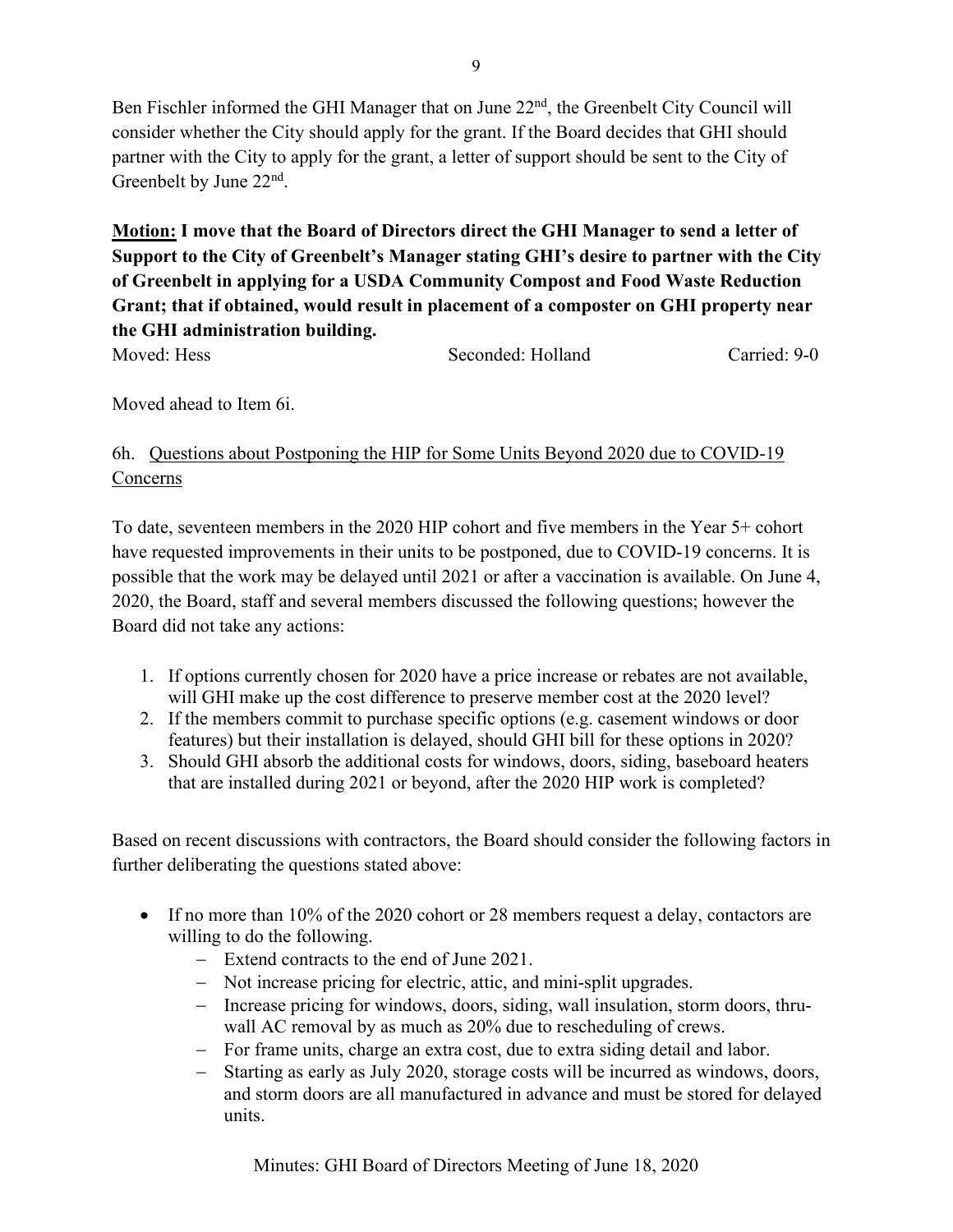- Energy rebates are not guaranteed beyond 2020.
- HIP staff are scheduled to complete employment at the end of 2020.

**Motion #1: I move that the Board of Directors direct the Finance Committee to recommend what actions the Board should take and the rationales for those actions regarding the following questions:**

- **1. If HIP options currently chosen for 2020 have a price increase or rebates are not available, should GHI make up the cost difference to preserve member cost at the 2020 level?**
- **2. If the members commit to purchase specific HIP options (e.g. casement windows or door features) but their installation is delayed, should GHI bill for these options in 2020?**

Moved: Hess Seconded: Jones Carried: 9-0

**Motion #3: GHI should absorb the additional costs for windows, doors, siding, baseboard heaters that are installed during 2021 or beyond, after the 2020 HIP work is completed.** Moved: Jones Seconded: Hess Amended

| Amendment: To remove the words "or beyond" from Motion #2. |                 |              |  |  |
|------------------------------------------------------------|-----------------|--------------|--|--|
| Moved: Ready                                               | Seconded: Brodd | Carried: 6-3 |  |  |
| Opposed: Jones, Skolnik, Socrates                          |                 |              |  |  |

- **3. Motion #2 as Amended**: **GHI should absorb the additional costs for windows, doors, siding, baseboard heaters that are installed during 2021, after the 2020 HIP work is completed.**
- 

Moved: Jones Seconded: Hess Carried: 9-0

*Moved back to Item 6c.*

6i. Storm Water Task Force Proposal re: Maintenance Procedures for Rain Gardens

GHI's Storm Water Management Task Force (SWMTF) prepared procedures for ongoing regular and essential maintenance of GHI raingardens that are outlined in Attachment #10.

**Motion: I move that the Board of Directors accept the procedures for ongoing regular and essential maintenance of raingardens that the Storm Water Management Task Force prepared and direct the manager to implement the procedures.** Moved: Hess Seconded: Holland Carried: 9-0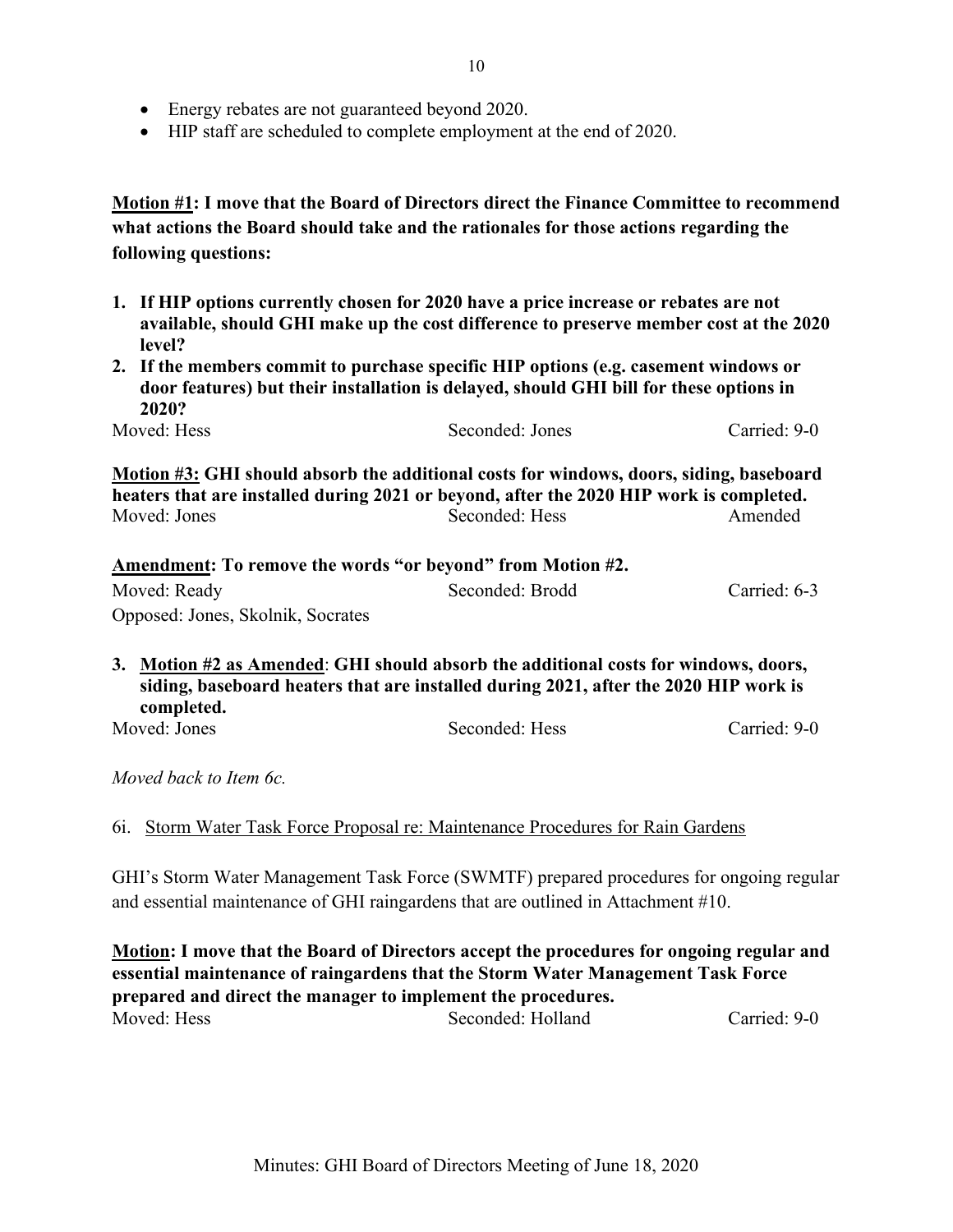6j. GDC Board of Directors Request That GHI's Finance Committee Recommend Financial Relief Measures for Parkway Apartment Tenants Financially Affected By COVID-19

This item is on the agenda for discussion and action in the event GDC's Board of Directors requests GHI's Board to direct GHI's Finance Committee to review a letter from the Greenbelt City Council (Attachment # 11), and recommend financial relief measures that should be provided to tenants at the Parkway Apartments, whose failure to pay rent is due to COVID-19.

**Motion: I move that the Board of Directors direct GHI's Finance Committee to review the letter from the Greenbelt City Council regarding tenants financially affected by COVID-19, and recommend to GDC's Board of Directors by July 2, 2020, financial relief measures that should be provided to tenants at the Parkway Apartments, whose failure to pay rent is due to COVID-19.**

| Moved: Hess | Seconded: Holland | Carried: 9-0 |
|-------------|-------------------|--------------|
|-------------|-------------------|--------------|

Item of information:

7a. Board Poll Conducted re: Application for a Grant from the P.G. County COVID-19 Business Recovery Initiative Program

On May 28, 2020, Board President Skolnik conducted a Board poll in response to the following Manager's memorandum:

### *Proposed Application for a Grant from the Prince George's County COVID-19 Business Recovery Initiative Program*

*On May 26, 2020, the City of Greenbelt sent an email that informed staff of a Prince George's County COVID-19 Business Recovery Initiative (BRI) Grant Program. Attachment #1 provides details about this new program.* 

*Under the BRI, grant amounts range from \$5,000 to \$100,000. The eligibility criteria have been expanded to include cooperatives. Recipients can use the BRI grant to support cash operating expenses including payroll, suppliers, rent, fixed debt payments and other business critical cash operating costs.*

*The deadline for applying is May 29, 2019. Staff proposes to apply and requests approval from the Board to do so.* 

*Suggested motion: I move that the Board of Directors authorize the Manager to apply for a grant up to \$100,000, from the Prince George's County COVID-19 Business Recovery Initiative Program.*

Eight Board members voted affirmatively. Staff submitted the grant application within the deadline.